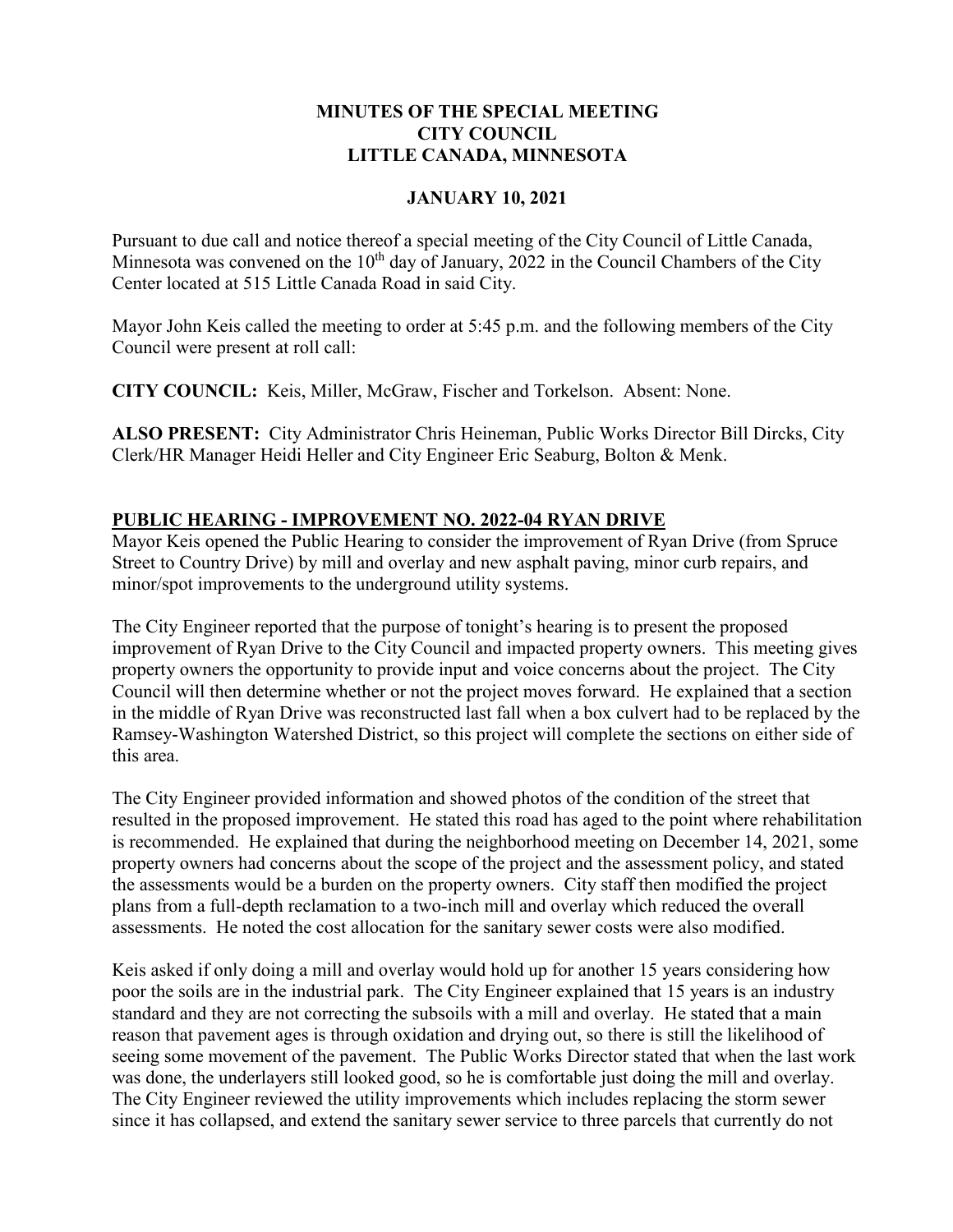#### **MINUTES CITY COUNCIL SPECIAL MEETING (IMPROVEMENT HEARING – RYAN DRIVE) JANUARY 10, 2022**

have sewer service available. He reviewed the pressurized type of sewer system that would need to be installed in order to service the three parcels since the typical gravity system would not work here because the pipe would end up coming out of the ground.

Roger Stanke, 209 Ryan Drive, shared with the City Council, an estimate he received from a private utility company of the cost to run a sewer line from the main pipe to his building.

The City Engineer shared the feedback he received from Lee Meyer, owner of 3151 Country Drive. He explained that Mr. Meyer was initially not in favor of the original project scope of street work and sewer extension, and feels the assessment methodology for street and stormwater work disproportionately affects his long and narrow parcel. He noted that after they spoke on the phone, Mr. Meyer was informed of the project scope and assessment changes, he was more receptive to it.

The City Engineer explained the City's street improvement planning process. He explained that after the streets that need work are determined, the process begins with neighborhood informational meetings and progresses on to the public hearing to consider ordering of the improvement, which is this evening's hearing. Once bids are received and awarded, construction starts, and then typically after substantial completion of the project, the assessment hearings will be held. He stated that the hearings will be held on October 10, 2022, after the project is substantially complete, and property owners have the opportunity to voice opinions on the proposed assessments.

The City Engineer reported on project funding, noting that sanitary sewer, water main and storm sewer repair costs would not be assessed. He explained that 80% of the street costs will be funded through special assessments to benefitting commercial property owners. The Engineer then explained the City's Assessment Policy that has been in place since 1995.

Keis asked if Ryan Drive was listed on the street pavement rating survey. The City Engineer explained that the mill and overlay is being expedited due to the emergency repair that had to be done this fall to the middle section of Ryan Drive, so this is making the whole street a consistent condition, so that in the future the whole street can be done at the same time instead of piecemealing it again. He noted that it is only a few years early for needing the pavement improved. He explained that road should be improved before it gets into very poor condition because the asphalt protects the base.

Fischer introduced the following resolution and moved its adoption:

## *RESOLUTION NO. 2022-1-2 – ACCEPT THE FEASIBILITY STUDY AMENDMENT NO. 1 AS PRESENTED FOR IMPROVEMENT NO. 2022-04, RYAN DRIVE*

The foregoing resolution was duly seconded by Miller. Ayes  $(5)$ . Nays (0). Resolution declared adopted.

At this point the public hearing was opened for comments from the general public.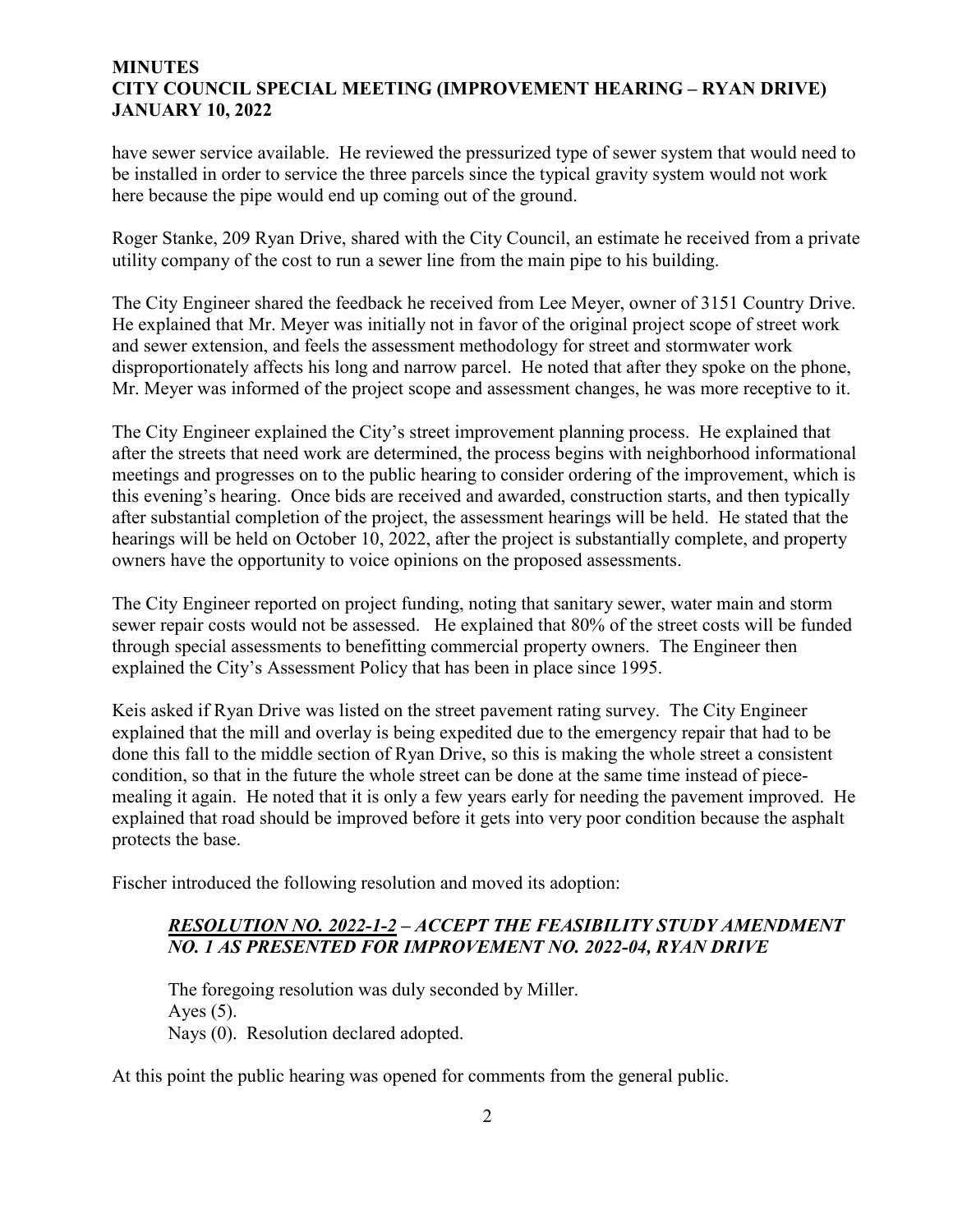#### **MINUTES CITY COUNCIL SPECIAL MEETING (IMPROVEMENT HEARING – RYAN DRIVE) JANUARY 10, 2022**

Roger Stanke, 209 Ryan Drive, stated that he has no objections to the storm sewer at all because it has to be replaced, but he feels the street can last five or six more years because it is in very good condition. He noted that the majority of the property owners are still paying on a previous assessment and it would be a hardship to add another one now. He stated he is not opposed to doing the street, but just not now. He noted that the property owners cannot continue passing these costs on to their renters.

John Krebsbach, 3173 Spruce Street, owner of St. Croix Incentives, stated that he agrees with Roger on the timing of the street and it could wait a few years. He stated he was not opposed to this project, just the timing of it because no one's business is doing as well as they were a few years ago. He is supportive of just doing a mill and overlay.

Lee Rossow, owns five properties in the Ryan Industrial Park, and stated he will have the responsibility of close to one-third of the assessment amounts. He stated that the storm sewer is being crushed in from the sides, not the top like it would normally be, and alleges that is caused by the Fra-Dor gravel operation and the weight of his operation on top of the ground. He asked if the City would be willing to use the money the city receives from Fra-Dor to help the industrial park owners ease their assessment amounts since they have to tolerate the gravel operation. He would also like to get some more use out of Ryan Drive before it is replaced.

Keis asked the City Administrator about the money that Fra-Dor pays the city. The City Administrator explained the money paid by Fra-Dor goes in to the General Fund, and is to replace the loss of property taxes because the gravel operation on a large amount of land causes the land value to be lower than would normally be found in an industrial park. Keis noted that he understands that the pandemic has caused problems for some businesses, but the City has continued to do road construction projects.

Roger Stanke, asked if a petition with 100% of property owner signatures, would stop the project this year. Keis stated the city does not want to start stopping other street projects every time owners say they do not want it done.

Fischer explained that the concerns he has heard is about the timing of the project. He stated while this section of Ryan Drive may be done a few years early in the cycle, the intent is to finish up the two sections of Ryan Drive now in order to have the whole street on the same improvement cycle rather than the sections being on different timelines. He noted that this comes at a cost today, but going to a mill and overlay now instead of a full reconstruction is reducing the costs significantly. Mr. Stanke asked if the assessments could be delayed.

Torkelson asked what the financial implication to the city would be if this project is done this year, but defer the assessments for a certain amount of time. The City Administrator explained staff has discussed doing this, and no loans would be needed, but a small interest rate would be added for carrying costs. He noted that if any of the properties were sold during the deferred time, the assessment would need to be paid.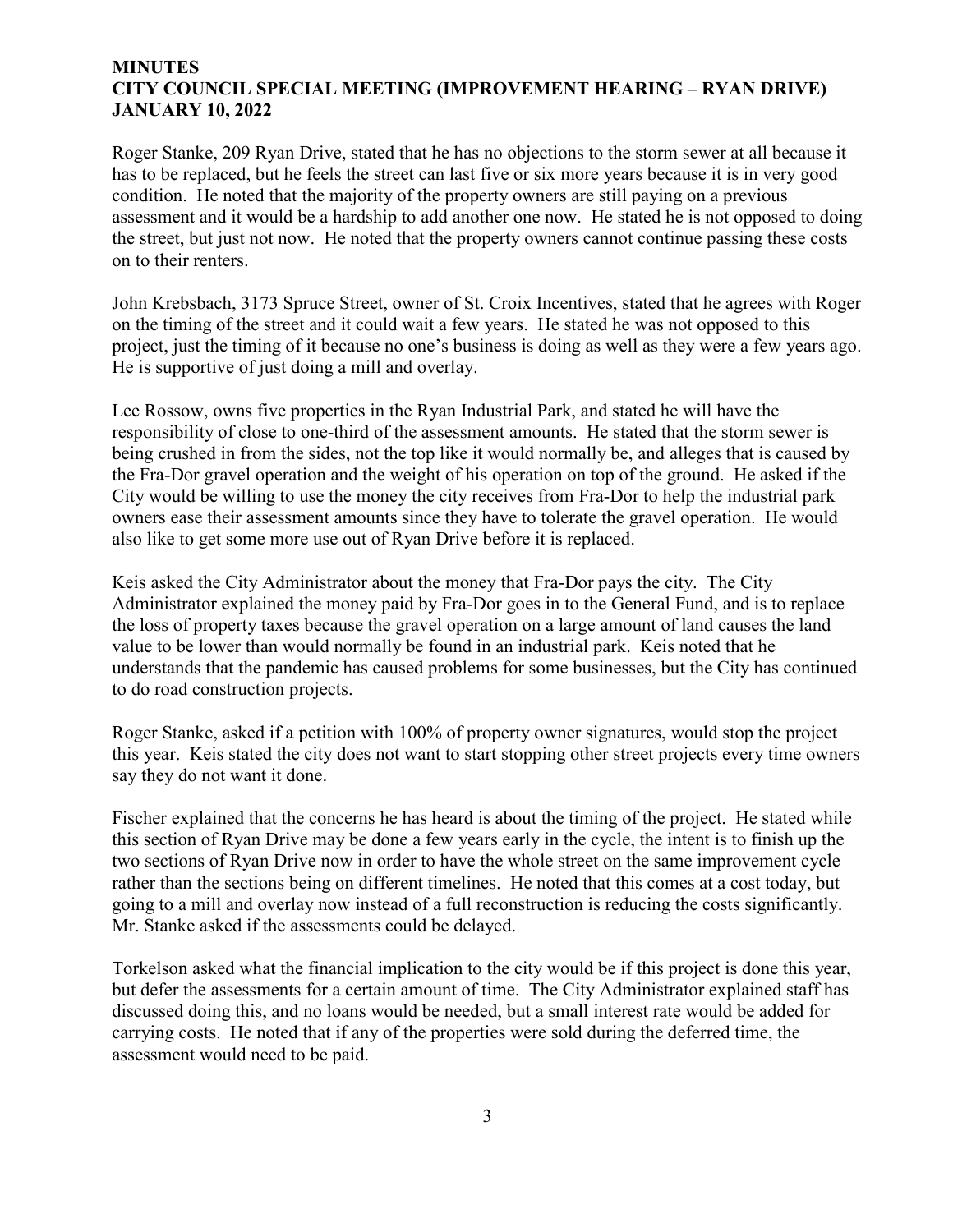#### **MINUTES CITY COUNCIL SPECIAL MEETING (IMPROVEMENT HEARING – RYAN DRIVE) JANUARY 10, 2022**

Torkelson stated that doing the work now would be cost efficient, even with paying some interest, rather than paying the higher costs in five years. The Public Works Director also noted there is no guarantee that in five years, a mill and overlay could still be done.

William James, business owner and renter in the industrial park for 26 years, stated that he has been through a few street improvement cycles, and it lasts a few years and then the road always twists again and gets a bump.

Roger Stanke, stated that if the three owners are required to put in a forced main sewer system, they will all have to install a 2,000 gallon holding tank, and maintain the tanks. He stated in about 1984 when he wanted to add on to his building, he was required by the city to install a 3,000 gallon holding tank which he has to maintain. He stated that he does not need the city sewer if he does not expand his building. He stated the other two businesses could go to Country Drive to hook up to the sewer main which is a shorter distance.

Keis asked Mr. Stanke why he has not hooked up to the sewer if he can. Mr. Stanke stated he does not need it because he has a holding tank. He explained that he would have to hook up to the city sewer if he got a permit to add on to his building. Fischer clarified that it is the city's responsibility to provide the infrastructure for sewer connections. The Public Works Director stated that the owners do not need to connect until they want to, or need to because their current system fails.

Upon motion by Fischer, seconded by McGraw, the public hearing was closed.

Keis introduced the following resolution and moved its adoption:

# *RESOLUTION NO. 2022-1-3 – ORDERING THE IMPROVEMENT AND PREPARATION OF PLANS FOR IMPROVEMENT NO. 2022-04, RYAN DRIVE AS AMENDED; THE ASSESSMENTS WILL BE DELAYED UNTIL THE EXISTING RYAN DRIVE ASSESSMENT ARE AND BEGIN IN PAYABLE 2027*

The foregoing resolution was duly seconded by Fischer. Ayes  $(5)$ . Nays (0). Resolution declared adopted.

# **There being no further business, the meeting was adjourned at 7:10 p.m.**

John T. Keis, Mayor

Attest:

 $\overline{\phantom{a}}$ Christopher Heineman, City Administrator

\_\_\_\_\_\_\_\_\_\_\_\_\_\_\_\_\_\_\_\_\_\_\_\_\_\_\_\_\_\_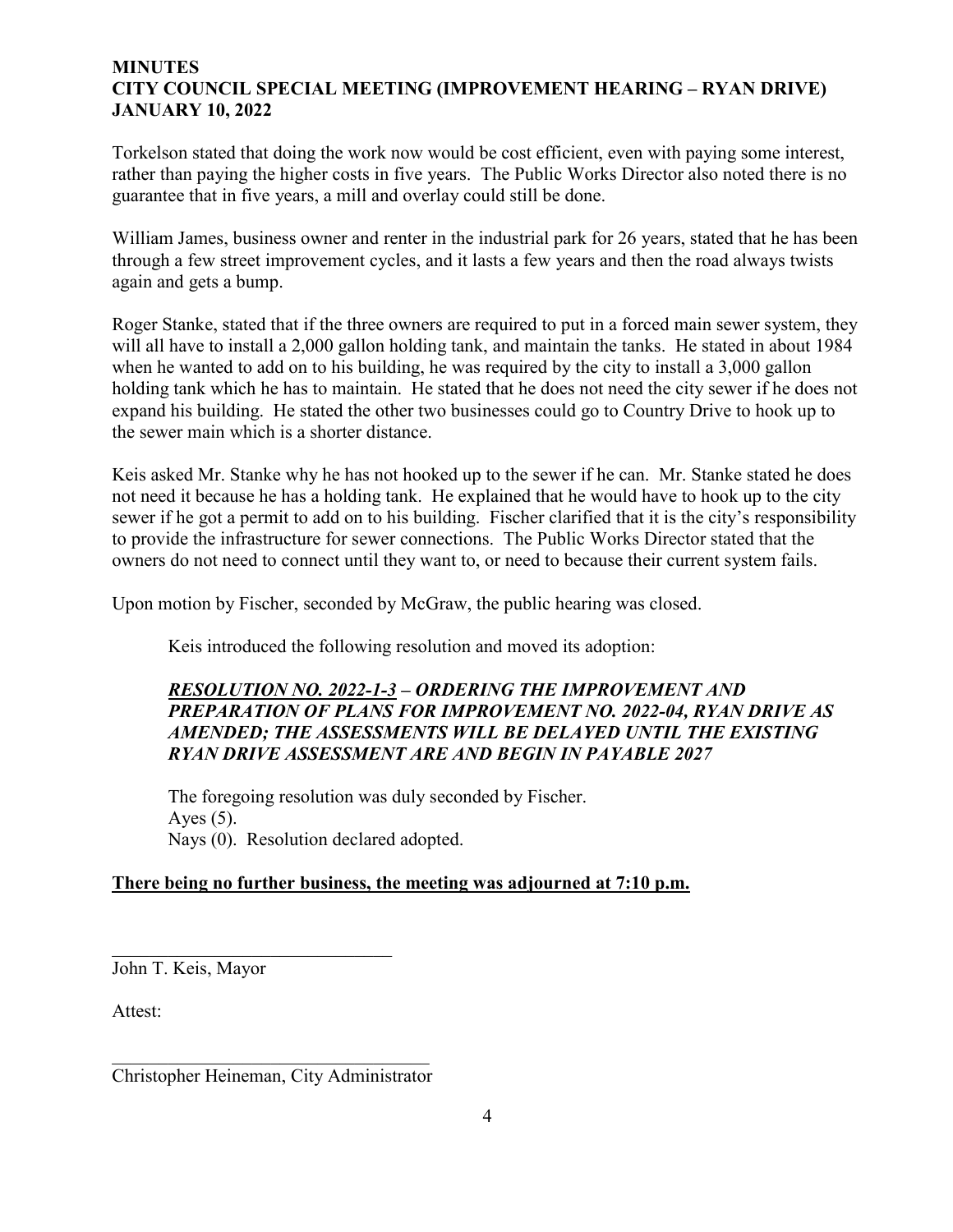## **MINUTES OF THE SPECIAL MEETING CITY COUNCIL LITTLE CANADA, MINNESOTA**

## **JANUARY 10, 2021**

Pursuant to due call and notice thereof a special meeting of the City Council of Little Canada, Minnesota was convened on the  $10<sup>th</sup>$  day of January, 2022 in the Council Chambers of the City Center located at 515 Little Canada Road in said City.

Mayor John Keis called the meeting to order at 5:00 p.m. and the following members of the City Council were present at roll call:

**CITY COUNCIL:** Keis, Miller, McGraw, Fischer and Torkelson. Absent: None.

**ALSO PRESENT:** City Administrator Chris Heineman, Public Works Director Bill Dircks, City Clerk/HR Manager Heidi Heller and City Engineer Eric Seaburg, Bolton & Menk.

## **PUBLIC HEARING - IMPROVEMENT NO. 2022-05 WOODLYNN AVENUE**

Mayor Keis opened the Public Hearing to consider the improvement of Woodlynn Avenue (from Rice Street to end of the Terminus) by full depth reclamation and reconstruction with new concrete curb and gutter, and minor/spot improvements to the underground utility systems.

The City Engineer reported that the purpose of tonight's hearing is to present the proposed improvement of Woodlynn Avenue to the City Council and impacted property owners. This meeting gives property owners the opportunity to provide input and voice concerns about the project. The City Council will then determine whether or not the project moves forward.

The City Engineer provided information and showed photos of the condition of the street that resulted in the proposed improvement. He stated that this street has deteriorated to the point where rehabilitation is recommended. He stated east of the railroad tracks will be a full depth reclamation, and it will likely be a mill and overlay between the railroad tracks and Rice Street. He stated that the City now has an independent appraiser give a benefit analysis to ensure that the assessment amount does not exceed the benefit to the property.

The City Engineer explained the City's street improvement planning process. He explained that after the streets that need work are determined, the process begins with neighborhood informational meetings and progresses on to the public hearing to consider ordering of the improvement, which is this evening's hearing. Once bids are received and awarded, construction starts, and then typically after substantial completion of the project, the assessment hearings will be held.

The Engineer then explained the assessment hearing process. He stated that the hearings will be held on October 10, 2022, after the project is substantially complete, and property owners will have the opportunity to voice opinions on the proposed assessments. The Council would act on any objections received and then adopt the assessments. The assessment amounts can be paid within 30